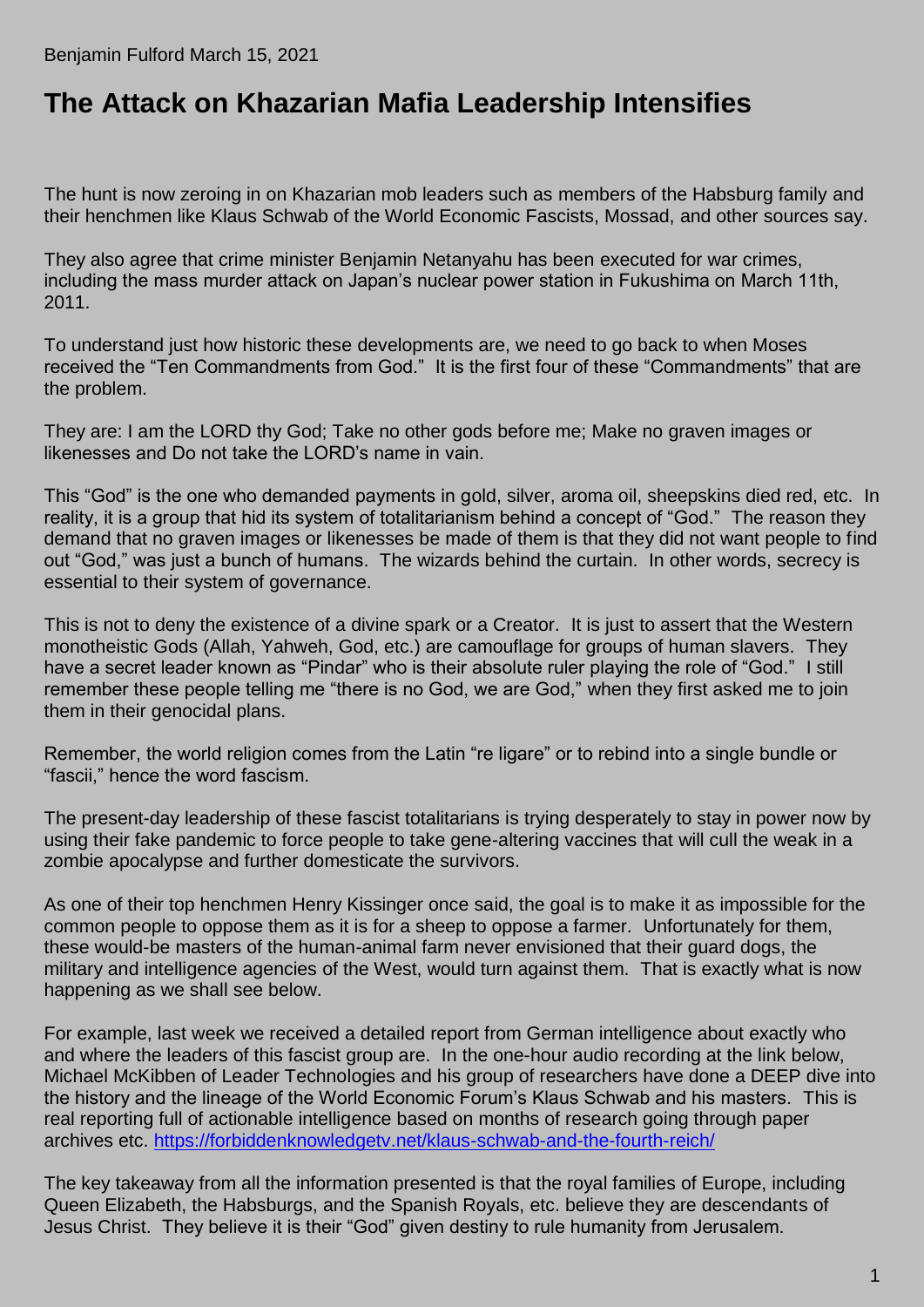The chief instrument of their rule is the Bank for International Settlements, BIS, and control of the creation and distribution of "currency," as well as control of most transnational corporations. This group puts together big long-term plans such as a "War on Terror" or a "COVID-19 Pandemic" to herd the sheeple with. They then distribute "currency" created out of thin air to their henchmen to bribe politicians, media figures, etc. to impose their plans and carry out insider trading based on these plans. The insider trading of airline stocks prior to 9.11 is a good example.

In recent years these tyrants have been fighting amongst themselves over who would get the job of Messiah in their planned fascistic New World Order. The British royals were pushing for Prince William to play the role. The Italian P3 fascists are promoting an individual by the name of...

Marco Di Mauro, who is apparently a charismatic Italian with stigmata. There were other would-be world dictators including the executed top Nazi George Bush Sr., and a descendant of David Rockefeller going by the moniker Supreme Rockefeller. The Muslims were also looking for someone to play the role of Mahdi or Messiah to usher in the New Age.

What all of these people failed to realize is that the rest of the world is waking up and is not going to go along with their plans and let themselves be enslaved.

The collapse of their Covid-19 plandemic is a very good example of how their ability to herd humanity is falling apart. This plan was rushed into implementation prematurely in late 2019 after they realized the Asian nations were no longer going to finance them.

Most importantly, their original attempt to cause mass deaths with 5G electro-magnetic attacks and then blame it on a "coronavirus," has been neutralized.

As a reminder, take a look at this detailed presentation showing how the initial "outbreak," of the "coronavirus," dovetailed almost exactly with the start of 5G networks around the world. [https://www.5gexposed.com/wp-content/uploads/2020/04/Study-of-correlation-coronavirus-5G-](https://www.5gexposed.com/wp-content/uploads/2020/04/Study-of-correlation-coronavirus-5G-Bartomeu-Payeras-i-Cifre.pdf)[Bartomeu-Payeras-i-Cifre.pdf](https://www.5gexposed.com/wp-content/uploads/2020/04/Study-of-correlation-coronavirus-5G-Bartomeu-Payeras-i-Cifre.pdf)

What happened was that the 5G networks were almost immediately shut down which is why the mortality rate for this so-called virus is now the same as the general population's mortality rate was before the "pandemic."

There are also more and more whistleblowers coming out of the woodwork. For example last week a doctor working at a KKR hospital in Japan called to say that all so-called "Covid-19" cases in Japan were located at KKR hospitals and that all the patients he saw were victims of an electromagnetic attack, not a virus.

Below you can read a report from a Canadian whistleblower ER doctor describing the medical crimes of the Justin Castro regime. [https://www.henrymakow.com/2021/03/trozzi-we-are-being-deceived](https://www.henrymakow.com/2021/03/trozzi-we-are-being-deceived-and-manipulated.html)[and-manipulated.html](https://www.henrymakow.com/2021/03/trozzi-we-are-being-deceived-and-manipulated.html)

Action is being taken. For example, a gentleman by the name of Alexander Federowicz posted a comment on our site that read in part "from 1989 to 2005 the USAF, USMC, U.S. Army, and U.S. Navy all deployed 5G frequency systems. Aiming them at any public area or intentionally irradiating any military or civilian person with these weapons would have resulted in a general court-martial and a life sentence at Fort Leavenworth Military Prison. In some cases, capital punishment would have been administered."

MI6 took note of this comment and forwarded it to their counterparts in the Pentagon and other world military agencies. The call has now been put out to hunt down and arrest all mRNA vaccine pushers, 5G promoters, etc. as war criminals.

French intelligence responded with a message that read in part: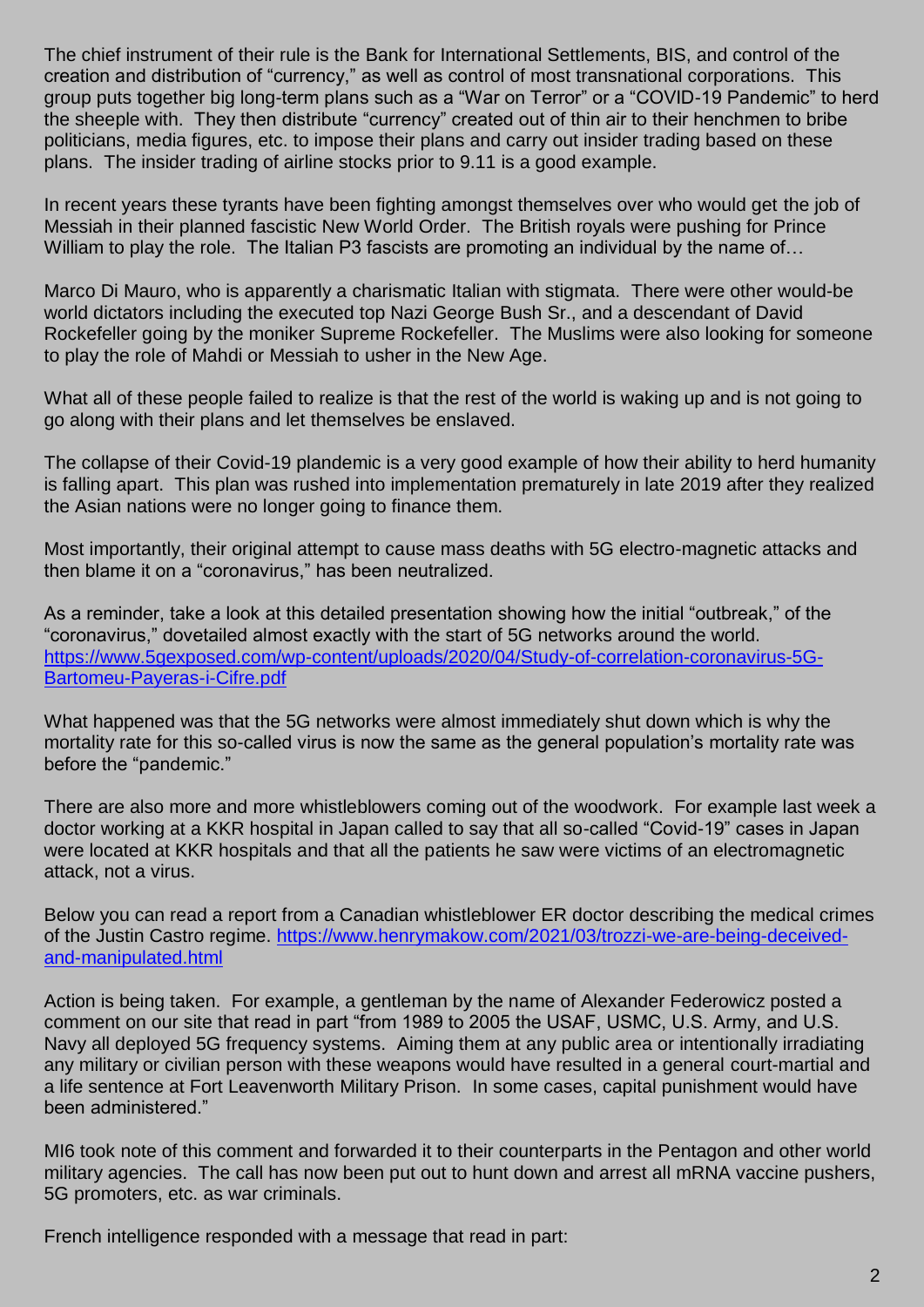"The death penalty has been pronounced against all those promoting worldwide genocide and fraudulent vaccine-based genetic engineering. The heads of Pfizer and Astra Z are being hunted by Special Forces. The same is true of international bankers using fraudulent high-frequency trading programs powered by supercomputers." The message pointed the finger of blame at the Vatican and the French BRI police unit. They also pointed out that "Bidet" was not the president and did not have the support of the Pentagon.

The day after we got this message this news came out:

"A fire at a French cloud services firm has disrupted millions of websites, knocking out government agencies' portals, banks, shops, news websites and taking out a chunk of the FR webspace, according to internet monitors."<https://news.trust.org/item/20210310183756-alpef>

Another sign the bad guys are losing is that Monsanto has been found guilty of chemical poisoning. This is a foretaste of what is going to happen to the vaccine companies. [https://www.blacklistednews.com/article/79425/monsanto-found-guilty-of-chemical-poisoning-in](https://www.blacklistednews.com/article/79425/monsanto-found-guilty-of-chemical-poisoning-in-landmark.html)[landmark.html](https://www.blacklistednews.com/article/79425/monsanto-found-guilty-of-chemical-poisoning-in-landmark.html)

Also last week far-right Bolivian politician Jeanine Añez was [arrested](https://www.aljazeera.com/news/2021/3/13/bolivia-ex-president-anez-arrested-in-coup-probe-minister) on March 13<sup>th</sup> on charges of terrorism and sedition for her role in the 2019 military coup that was aimed at stealing Bolivia's lithium supplies for the Khazarian Mafia.

Two German politicians meanwhile have been forced to resign for profiteering on face masks.

There are countless other similar reports coming out at a blistering pace, showing the fascist control grid in the West is collapsing.

Perhaps that is why we were contacted last week by officials from the Federal Reserve Board offering us triple-digit returns in the form of Fiat dollars if we could get them access to some "dragon family money." Of course, they were told to buzz off.

This is why the Vatican is now bankrupt. [https://apnews.com/article/vatican-low-on-reserves-seeking](https://apnews.com/article/vatican-low-on-reserves-seeking-donations-90586d6c79d75d229c207dcddcfe2d9b)[donations-90586d6c79d75d229c207dcddcfe2d9b](https://apnews.com/article/vatican-low-on-reserves-seeking-donations-90586d6c79d75d229c207dcddcfe2d9b)

The money they are producing is now only accepted inside the United States, which is why the M1 money supply which took 244 years to reach \$4 trillion by early 2020, has now jumped to over \$20 trillion. [https://www.activistpost.com/2021/03/brace-yourselves-for-the-most-dramatic-shift-in-the](https://www.activistpost.com/2021/03/brace-yourselves-for-the-most-dramatic-shift-in-the-standard-of-living-in-all-of-u-s-history.html?utm_source=feedburner&utm_medium=feed&utm_campaign=Feed%3A+ActivistPost+%28Activist+Post%29)[standard-of-living-in-all-of-u-s-](https://www.activistpost.com/2021/03/brace-yourselves-for-the-most-dramatic-shift-in-the-standard-of-living-in-all-of-u-s-history.html?utm_source=feedburner&utm_medium=feed&utm_campaign=Feed%3A+ActivistPost+%28Activist+Post%29)

[history.html?utm\\_source=feedburner&utm\\_medium=feed&utm\\_campaign=Feed%3A+ActivistPost+%](https://www.activistpost.com/2021/03/brace-yourselves-for-the-most-dramatic-shift-in-the-standard-of-living-in-all-of-u-s-history.html?utm_source=feedburner&utm_medium=feed&utm_campaign=Feed%3A+ActivistPost+%28Activist+Post%29) [28Activist+Post%29](https://www.activistpost.com/2021/03/brace-yourselves-for-the-most-dramatic-shift-in-the-standard-of-living-in-all-of-u-s-history.html?utm_source=feedburner&utm_medium=feed&utm_campaign=Feed%3A+ActivistPost+%28Activist+Post%29)

So where is all this "money" going? One place is NASA (Not A Space Agency) where it appears to be hiding large-scale embezzlement. It has produced an obviously fake CG Mars landing. Now it is saying its expensive new space telescope "may be stolen by pirates." [https://www.theatlantic.com/science/archive/2021/03/nasa-james-webb-space-telescope](https://www.theatlantic.com/science/archive/2021/03/nasa-james-webb-space-telescope-pirates/618268/)[pirates/618268/](https://www.theatlantic.com/science/archive/2021/03/nasa-james-webb-space-telescope-pirates/618268/)

The situation has reached the point where mainstream economists like Michigan State Economics Professor Mark. Skidmore says "The entire accounting system of the federal government is fraudulent.["https://usawatchdog.com/financial-system-fake-la-la-land-dr-mark-skidmore/](https://usawatchdog.com/financial-system-fake-la-la-land-dr-mark-skidmore/)

Things are only going to get worse because Khazarian Mafia-controlled oil resources are being systematically attacked throughout the Middle East, notably in Saudi Arabia and Syria. <https://www.debka.com/iran-piles-on-aggression-emboldened-by-us-saudi-israel-restraint/>

<https://www.youtube.com/watch?v=ZoJ340LsspE&t=11s>